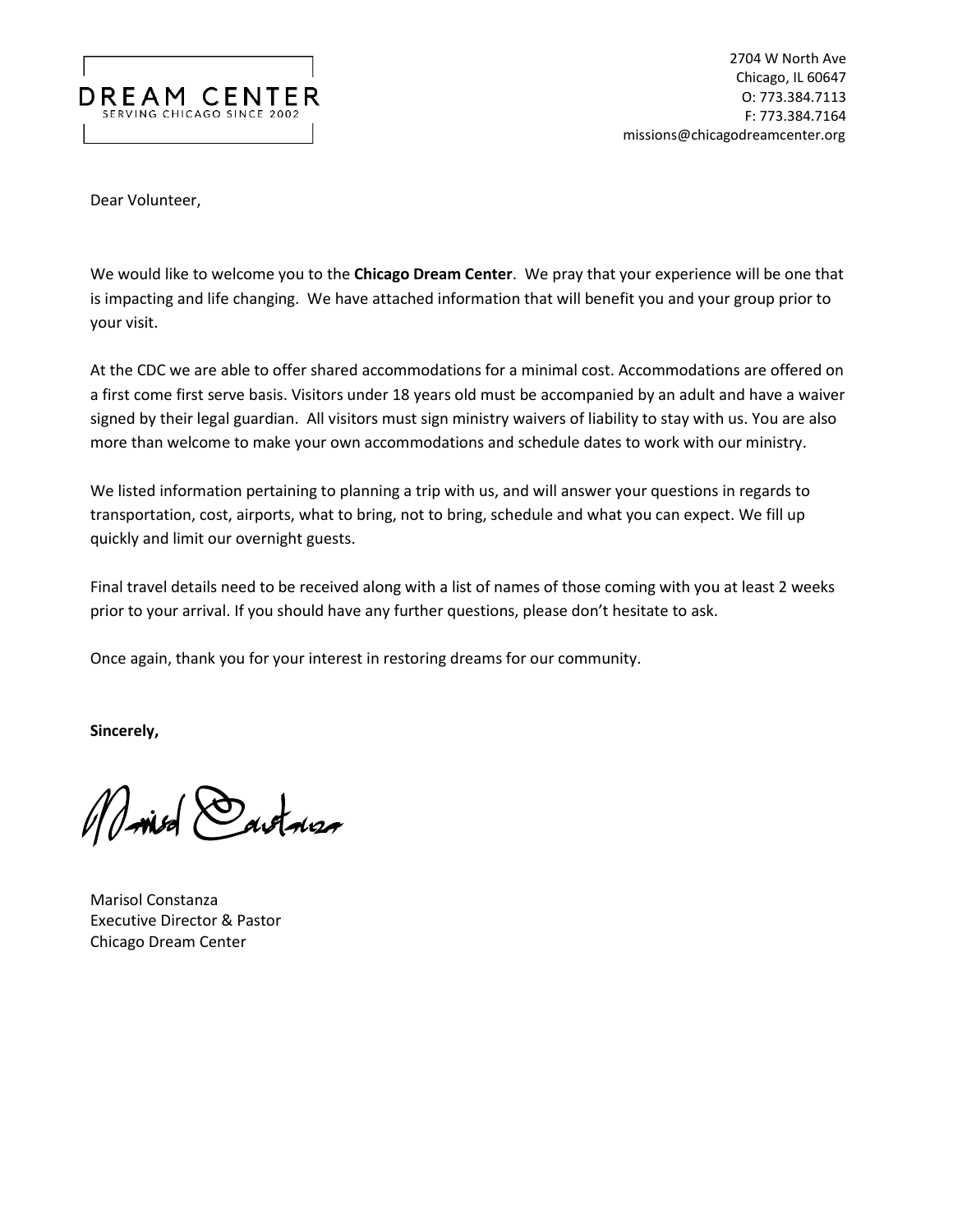### **GET TO KNOW US**

#### **How We Started**

In 2002, over 600 prostitutes were arrested in the Humboldt Park community within a nine-month time period. This alarming rate led police officials to seek help from one local church. At this time Wilfredo "Choco" De Jesus, Senior Pastor of New Life Covenant, was sought out to develop a solution for those victimized by this form of trafficking. After some time, he knew that a farm would be purchased and within the year it became a safe house. This was the start of New Life for Women program (NLFW). This program has served women 18 years old and older for those suffering from life controlling issues such as addiction and homelessness, domestic violence, and victims of trafficking.

#### **Our City Needs Hope**

The Chicago Dream Center is located in the Humboldt Park Community and outreach. In our city over 1,000 women a year are involved in prostitution. Men make up 66% of our homeless population. There are roughly 15,000 youth that are homeless with only 118 beds available. In a big city full of opportunities; drugs, gangs and violence run rampant.

We are an organization that is not afraid of going out into the streets to rescue those in society who have been damaged and abandoned.

We have several ministries that serve in different ways such as providing groceries to the poor, clothing, housing, spiritual counseling and more.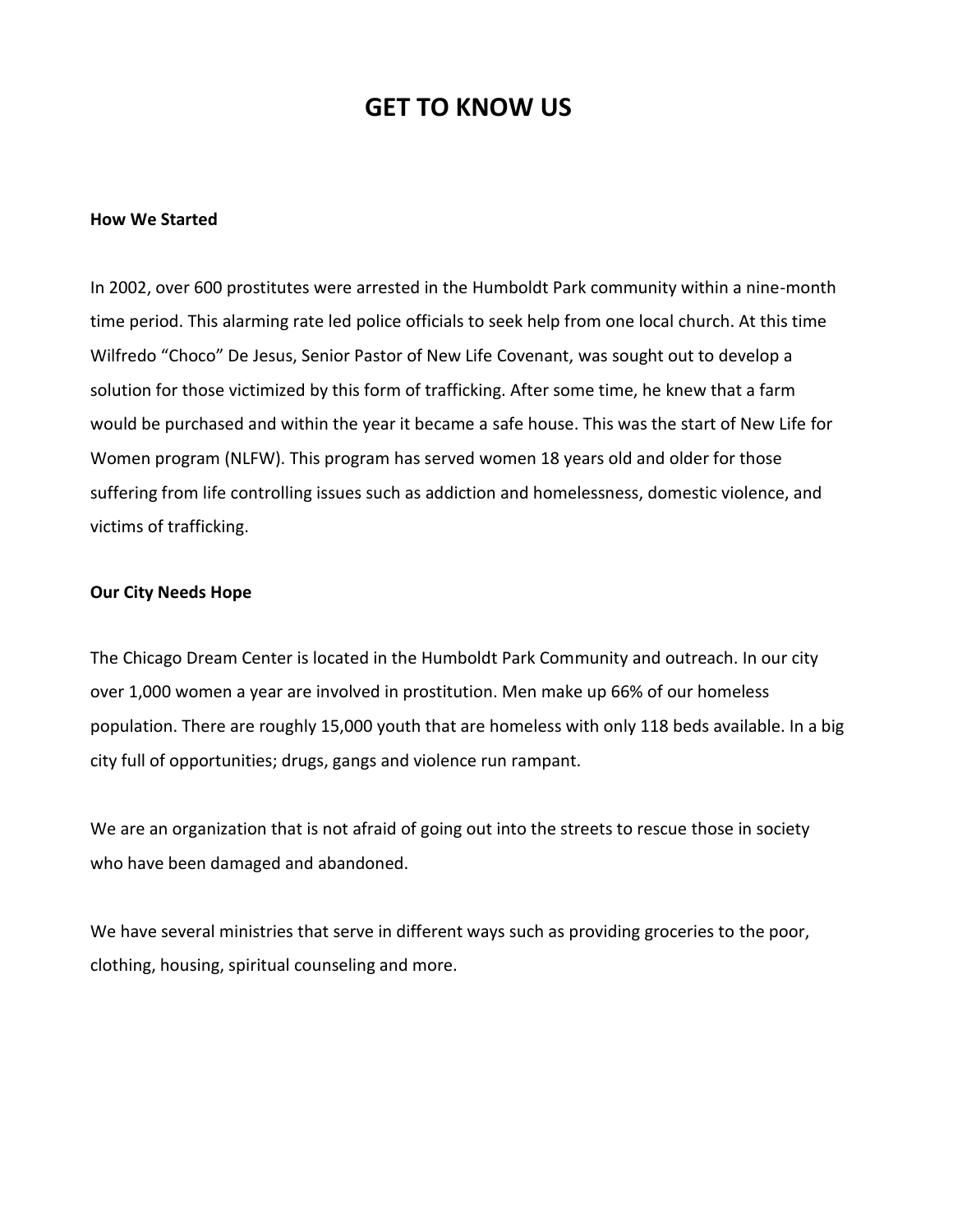## **MINISTRY OVERVIEW AND AVAILABILITY**

#### **Homeless Outreach (Bridge 2 Life)**

This team lives out the Gospel by meeting the physical, spiritual, and emotional needs of homeless individuals within our community. **Available Friday nights. Age restriction: 14 & over only (High School and above)**

#### **Human Trafficking Outreach (Rose of Sharon)**

To seek and find women in the streets that have been affected by life-controlling issues and bring them back into the fullness and understanding of the Gospel of Jesus Christ. We also inform them about the recovery program that is offered to those in need through the Chicago Dream Center, letting them know that God has opened this door where they can come and begin to dream again. **Available Friday nights. Age restriction: 16 & over only.** 

#### **Food Pantry (Manna for Life)**

Food pantry that is available to the community residents who are in need of groceries. Manna also provides special groceries for the holidays. **Available Saturday mornings.**

#### **Clothing Pantry (Jesus Closet)**

To open a door where we can allow people from the community to come and clothe them not only with tangible materials but also with love. **Available Saturday mornings.**

#### **Adopt a Block**

A ministry that expresses God's heart to the community through service. We strive to find and help the hurting and needy throughout the City of Chicago. **Available daily.**

#### **NLC Academy**

Our Christian elementary school for pre-k through 8<sup>th</sup> grade. During the summer, they host a camp. Many mission teams participate in activities with the students during this time.

### **Available Monday – Friday 9am to 3pm**

#### **Let's Change Resale Shoppe**

This shop sells gently used clothing, shoes and accessories to the Humboldt Park community. It is a charitable 501c3 and all proceeds from this shop further our international and domestic mission initiatives. **Available Monday-Friday 10am-6pm & Saturday 10 am to 4pm**

#### **Hope House for Teens**

We adopt teenagers who are truant, runaways or homeless. We become their family and help them get back on their feet. This is a very sensitive ministry and we would need to ask the leaders permission in advance to work with them.

#### **Bus Ministry (Project Nehemiah)**

We bus in children that are at risk and disadvantaged from our community. They live in areas that expose them to drugs, alcohol and violence every day. These are children that would not normally attend church if it weren't for us picking them up. We spend time hanging out, learning the word of God and challenging them to live for Christ in the midst of their circumstances.

#### *Note: Ministries may not be available on the days specified.*

*Please let us know what ministries you would like to be a part of and we will do our best to accommodate your group. For the safety of our volunteers, our age restrictions are firm.*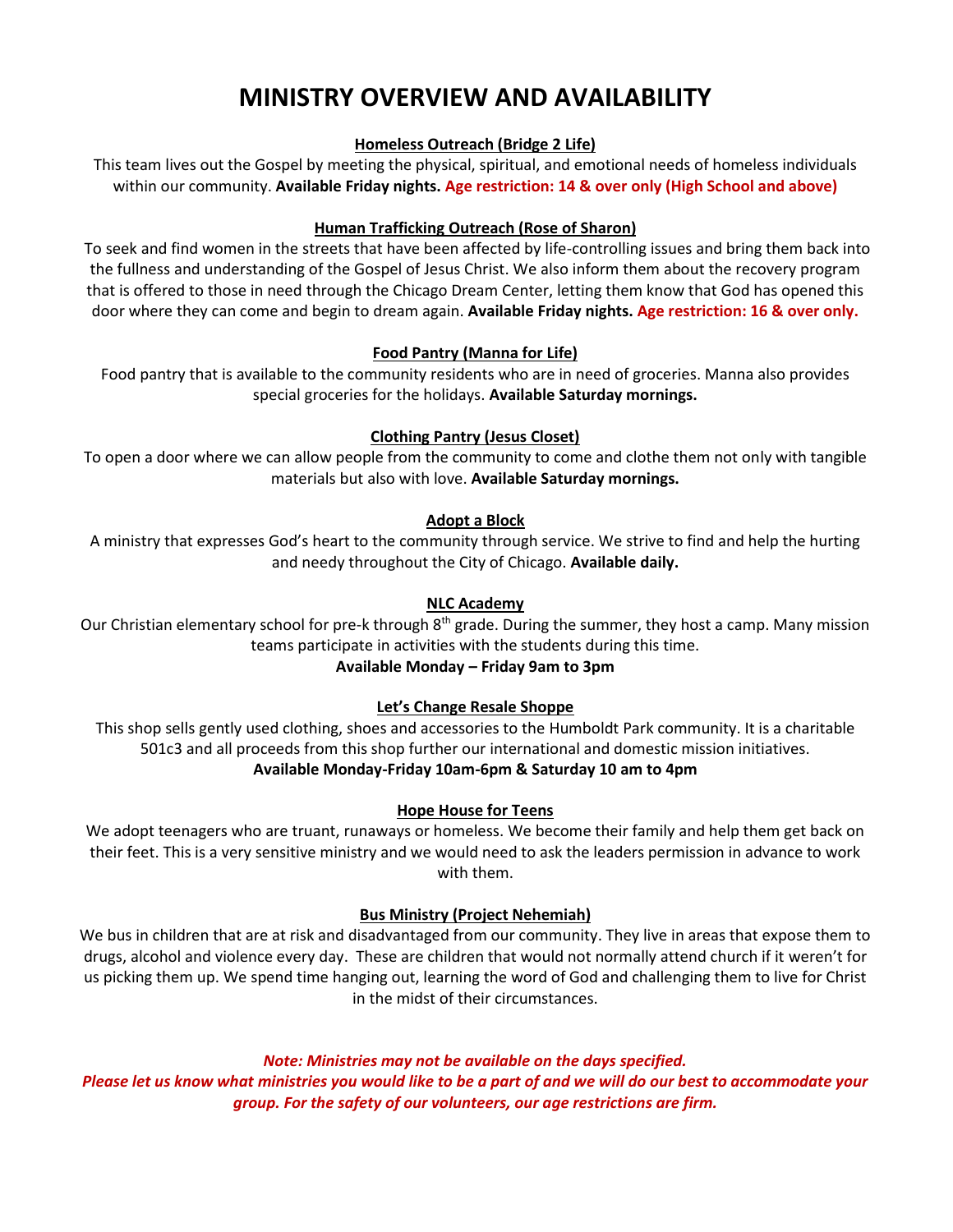# **APPLICATION CHECKLIST**

- ❑ **Trip Cost & Payment Schedule**
- ❑ **Group Registration Form**
- ❑ **Housing Policy Agreement**
- ❑ **Driving Information (Copy of License of Drivers)**
- ❑ **Volunteer Waiver**
- ❑ **Copy of Group Insurance Policy (or Individual Insurance)**

### **The above items need to be turned in 2 weeks prior to your visit.**

Please scan and email the documents to our mission's department at: **[missions@chicagodreamcenter.org](mailto:missions@chicagodreamcenter.org)** On the subject line write the name of our group and in the body please include your dates.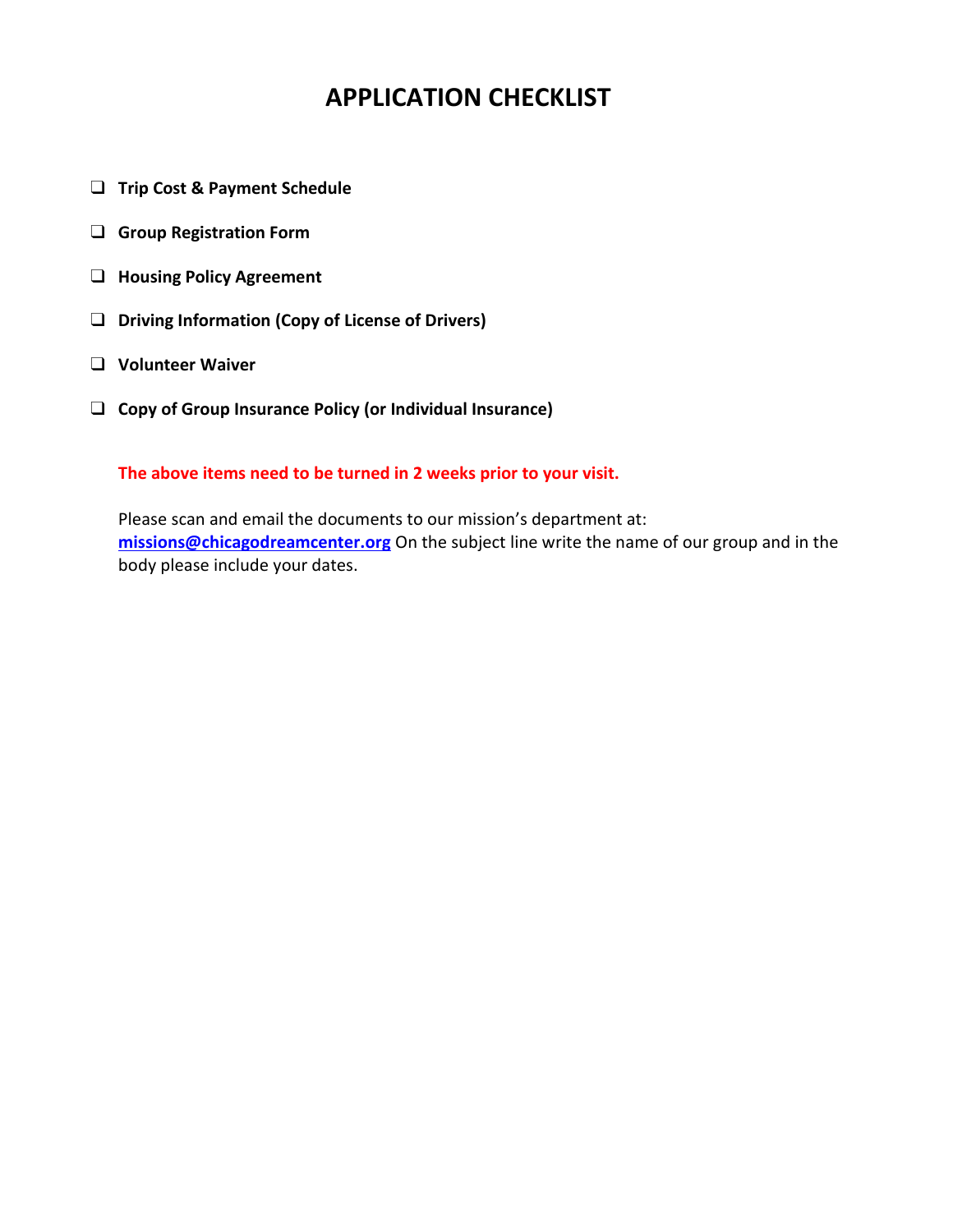### **TRIP COST & PAYMENT SCHEDULE**

I agree to the terms of this document. I understand that we are responsible for payment at a rate of:

#### **Check one:**

- $\Box$  \$40.00 per person per night if you are staying in our facilities
- $\Box$  \$20.00 if you are not staying in our facilities and your serving with us daily.

**Meals** (check all that apply and write the quantity of days requested)

- \$7.00 p/p Breakfast Total amount of days breakfast is needed\_\_\_\_\_\_\_\_
- \$8.00 p/p Lunch Total amount of days lunch is needed
- \$9.00 p/p Dinner Total amount of days dinner is needed

**\$25.00 key deposit** is to be paid upfront in cash at time of arrival. If you don't lose your keys this amount will be returned to you upon returning the keys to us.

#### **\*\*\*Once we receive this form we will create an invoice with your costs and email it to you.\*\*\***

I agree to abide by the regulations and policies of the Dream Center and New Life Covenant Church. In the event that I do not abide with the policies or regulations I am forfeiting future use of facilities. Trip changes of dates, amounts, can be made up to 30 days before date of arrival to Chicago. Refunds will not be given for any cancellations or changes of volunteer quantity within 30 days of the trip dates.

#### **PAYMENT SCHEDULE**

**Deposit**: \$200 (non-refundable, Locks in your dates)

**Half of total balance**: Due 60 days before team's arrival

**Payment in full**: Due 30 days prior to team's arrival.

**Make all checks payable to Chicago Dream Center. In the memo field please put "CDC Short-Term Mission"** 

**Mail all checks to: 2704 W. North Ave Chicago, IL 60647**

\_\_\_\_\_\_\_\_\_\_\_\_\_\_\_\_\_\_\_\_\_\_\_\_\_\_\_\_\_\_\_\_\_\_\_\_\_\_\_\_\_\_\_\_\_\_\_

| Office use only      |
|----------------------|
| Received Deposit on: |
| Amount:              |
| Check #              |
| Other form of pymt:  |
| Balance due:         |
| Notes:               |

**Please contact missions@chicagodreamcenter.org if you wish to make a credit card payment. There is an additional 3% convenience fee to pay with a credit card.** 

\_\_\_\_\_\_\_\_\_\_\_\_\_\_\_\_\_\_\_\_\_\_\_\_\_\_\_\_\_\_\_\_\_\_\_\_\_\_\_\_\_\_\_\_\_\_\_ \_\_\_\_\_\_\_\_\_\_\_\_\_\_\_

Team Leader Print Name

Team Leader Signature **Date** Date **Date**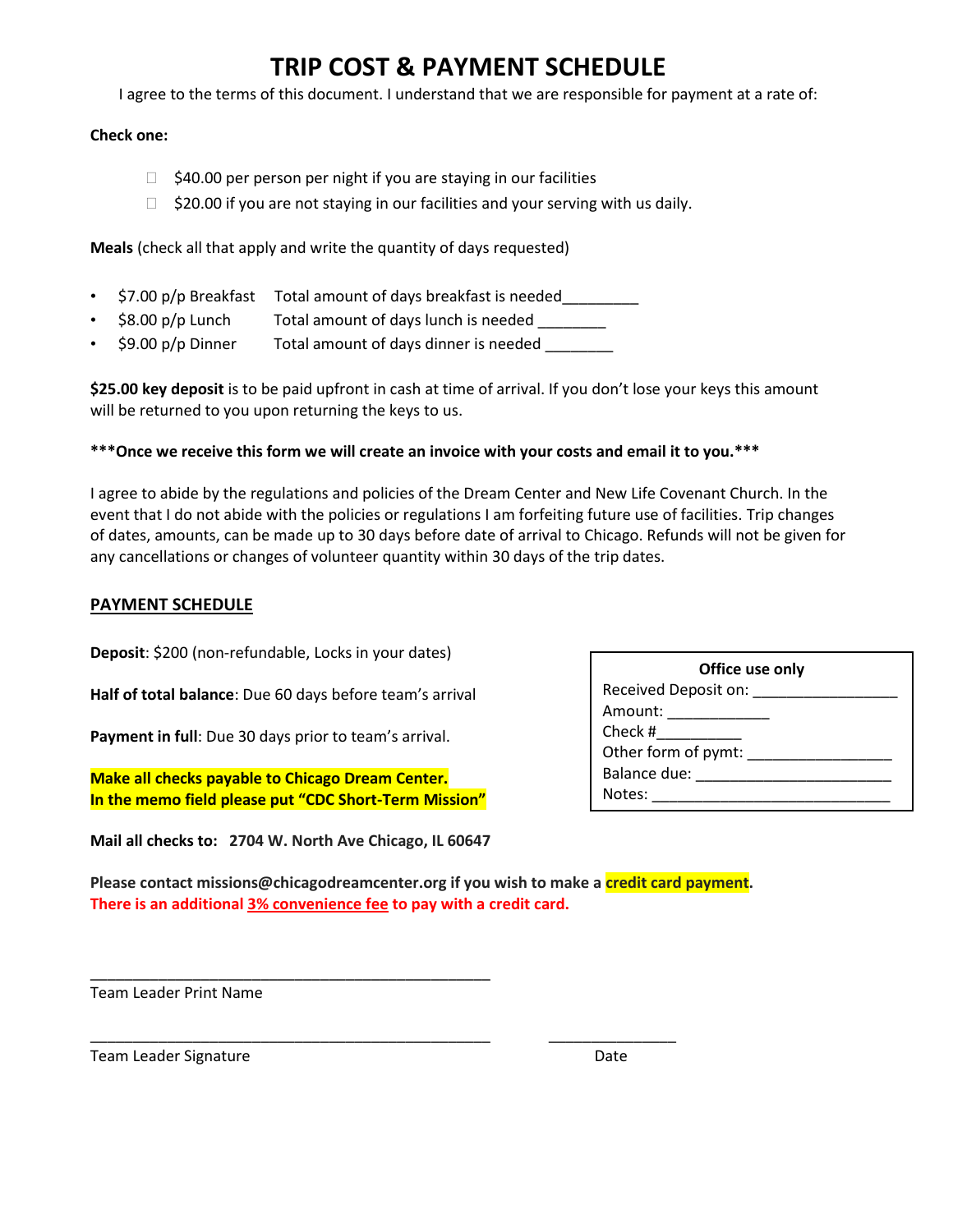# **GROUP REGISTRATION FORM**

*To be filled out by group leader*

| We understand that these number may change, but please give us an approximate:<br>Group Size: ___________ How many adults? __________ How many youth? _________ |                                |  |  |                                                                                                         |  |
|-----------------------------------------------------------------------------------------------------------------------------------------------------------------|--------------------------------|--|--|---------------------------------------------------------------------------------------------------------|--|
| How many male? ____________ How many female? __________                                                                                                         |                                |  |  |                                                                                                         |  |
| Please check all that apply:                                                                                                                                    |                                |  |  |                                                                                                         |  |
| Ages of volunteer's: □ 14-18 □ 19-24 □ 25-35 □ 35-45 □ 45+ other:                                                                                               |                                |  |  |                                                                                                         |  |
| Please check all that apply:                                                                                                                                    |                                |  |  |                                                                                                         |  |
| Ministries that your team is interested in (please see Information packet for ministry descriptions)                                                            |                                |  |  |                                                                                                         |  |
| □ Homeless Outreach<br>□ Clothing Pantry<br>□ Thrift Store<br>□ Bus Ministry Outreach to children                                                               | □ Adopt a Block<br>□ Teen Home |  |  | $\Box$ Trafficking & Prostitution Outreach $\Box$ Food Pantry<br>□ Christian School                     |  |
| Date & Time anticipated arriving and departing: Date of the Secondary of the Secondary of the Secondary of the                                                  |                                |  |  |                                                                                                         |  |
| What are your group's ministry skills and how would you like to serve?                                                                                          |                                |  |  |                                                                                                         |  |
|                                                                                                                                                                 |                                |  |  |                                                                                                         |  |
|                                                                                                                                                                 |                                |  |  | harmless The Chicago Dream Center, New Life Covenant Church and its successors and assigns from any and |  |
| all liability, claims, and demands of whatever kind or nature, either in law or in equity, which arise or may                                                   |                                |  |  |                                                                                                         |  |
| hereafter arise from our groups volunteer work with them.                                                                                                       |                                |  |  |                                                                                                         |  |
|                                                                                                                                                                 |                                |  |  | Title: ______________________                                                                           |  |
|                                                                                                                                                                 |                                |  |  |                                                                                                         |  |
|                                                                                                                                                                 |                                |  |  |                                                                                                         |  |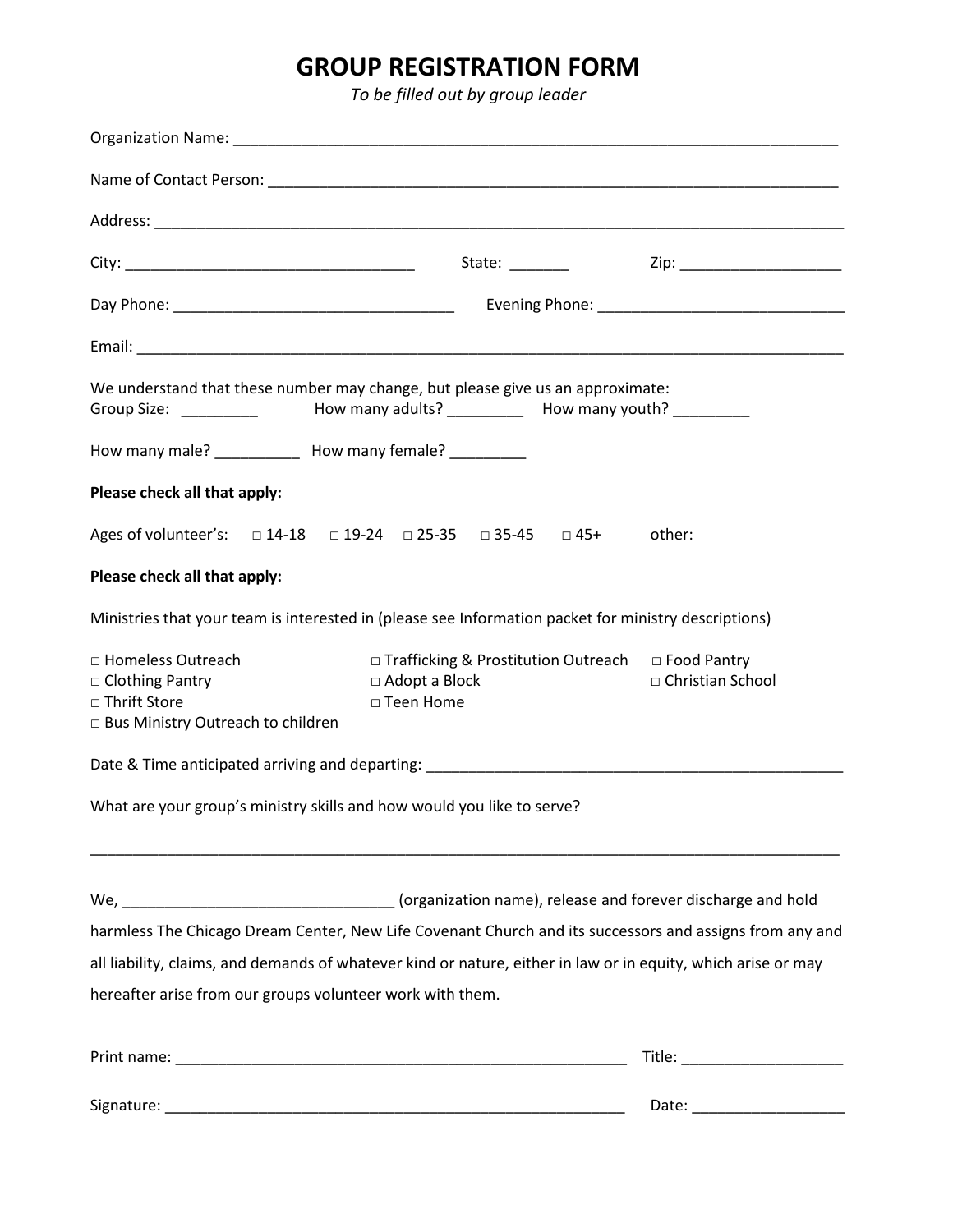# **HOUSING POLICY & AGREEMENT**

*To be signed by group leader*

Space and dorms are limited due to the number of groups throughout the year. We schedule on a first come first serve, please reserve your dates promptly. When requesting space, please be mindful that space is not always available.

Dates should be reserved at least 90 days in advance and a down payment to secure your space should be submitted as well. All checks are to be made to *Chicago Dream Center.* On the memo write: CDC Mission Trip

One set of keys will be assigned to the leader overseeing the team; you must protect your keys and not lose them. The keys are your responsibility. *A \$25 deposit is required in case keys are lost.*

The Dream Center allows you to bring your personal items but please be advised that the Dream Center does not carry insurance for your personal belongings.

Some rooms are restricted to volunteers. You must go through registration to be approved and have access to our facilities. An inspection is scheduled for the dorms before check-out.

Vehicles are to be registered with our main office within 24 hours of arrival on campus. Failure to do so will result in your vehicle being towed at your expense. A copy of your vehicle insurance and driver license must be submitted to the main office as well.

Dream Center dorms are equipped with a refrigerator, stove, and microwave. Linens and bedding are not included. **During your stay at the dorms it is our policy that you keep your areas clean and throw out garbage daily.**

There are no weapons permitted in campus. This includes but is not limited to guns, knives, swords, mace, brass knuckles, bats, or any item that can be considered a weapon.

No smoking, alcoholic beverages, illegal drugs, foul language, or pornography is allowed in rooms or anywhere on campus. Anyone caught doing so will cause dismissal from the Dream Center Facility.

\_\_\_\_\_\_\_\_\_\_\_\_\_\_\_\_\_\_\_\_\_\_\_\_\_\_\_\_\_\_\_\_\_\_\_\_\_\_\_\_\_\_ \_\_\_\_\_\_\_\_\_\_\_\_\_\_\_\_\_\_\_\_

Pets are not permitted in dorms.

*I have read and understand this consent:*

\_\_\_\_\_\_\_\_\_\_\_\_\_\_\_\_\_\_\_\_\_\_\_\_\_\_\_\_\_\_\_\_\_\_\_\_\_\_\_\_\_\_

Printed Name

Signature Date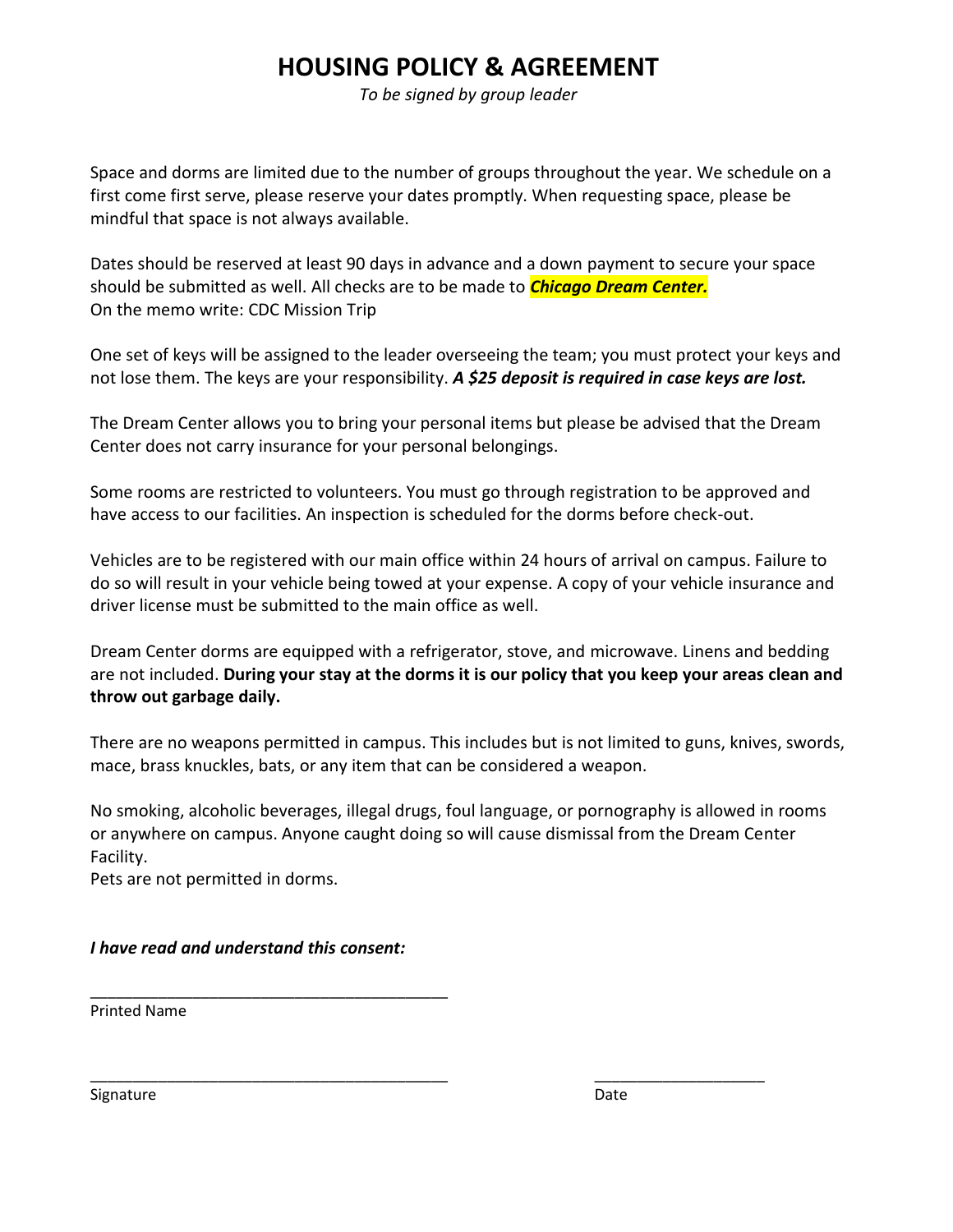### **DRIVING INFORMATION**

*To be filled out by the adult driver who will be parking in our lots or possibly driving one of our vehicles during an outreach night.*

| 3. Type of License: $\Box$ Operators $\Box$ Commercial other________________________                                                                            |  |  |  |  |
|-----------------------------------------------------------------------------------------------------------------------------------------------------------------|--|--|--|--|
| 4. Do you have any restrictions on your license? If yes explain:                                                                                                |  |  |  |  |
| 5. Have you been involved in any motor vehicle accidents while driving in the last 5 years?                                                                     |  |  |  |  |
| 6. Do you carry liability insurance on your automobile? If yes identify insurance company here:                                                                 |  |  |  |  |
| Photocopy of license provided?<br>$\Box$ Yes<br>$\Box$ No                                                                                                       |  |  |  |  |
| I represent that my responses are truthful and accurate. I agree to notify the Dream Center within a<br>reasonable time of any changes in the above information |  |  |  |  |

\_\_\_\_\_\_\_\_\_\_\_\_\_\_\_\_\_\_\_\_\_\_\_\_\_\_\_\_\_\_\_ \_\_\_\_\_\_\_\_\_\_\_\_\_\_\_\_\_\_\_\_

Signature Date Date Date Date